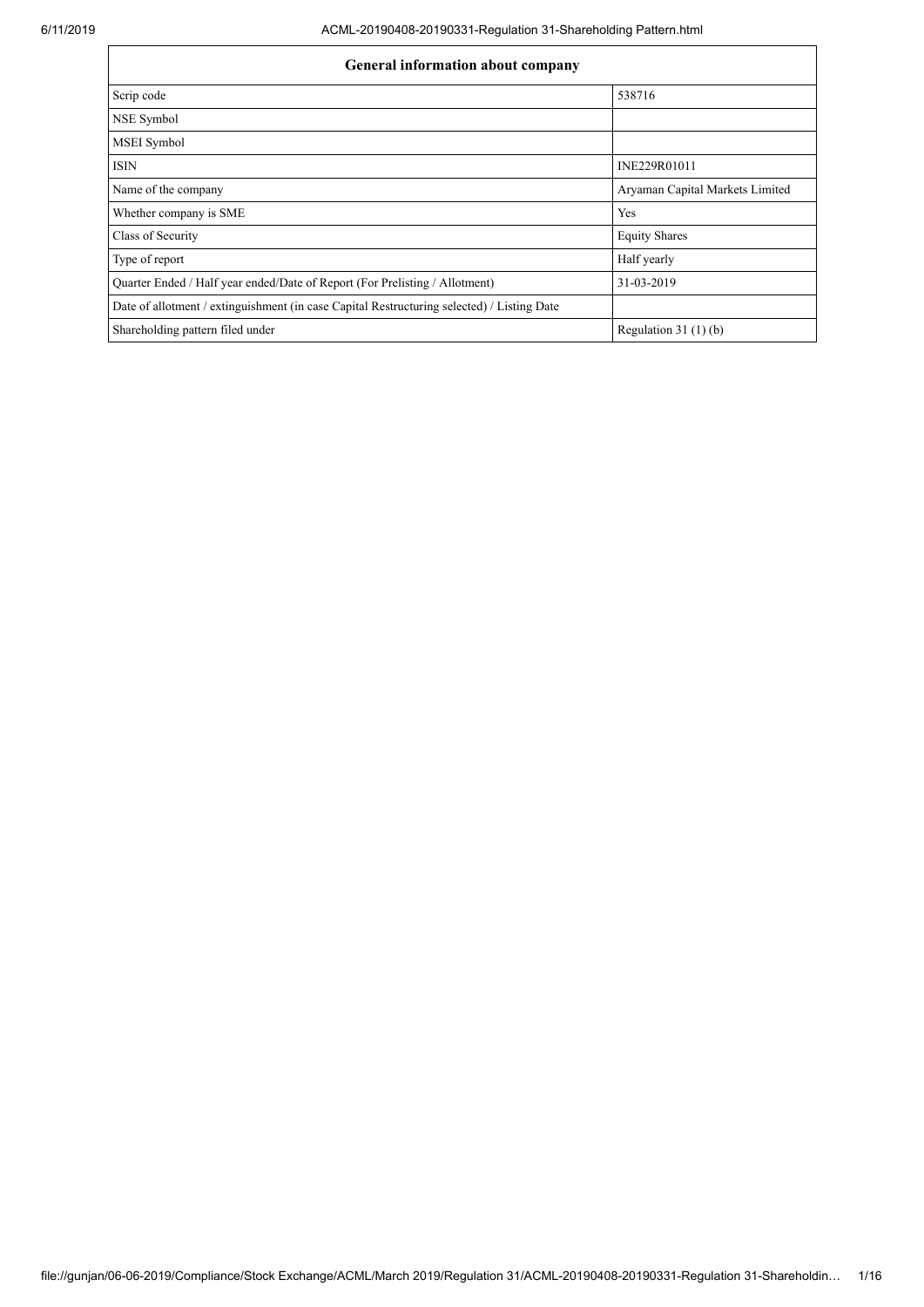|                | <b>Declaration</b>                                                                        |                |                                |                       |                             |  |  |  |
|----------------|-------------------------------------------------------------------------------------------|----------------|--------------------------------|-----------------------|-----------------------------|--|--|--|
| Sr.<br>No.     | Particular                                                                                | Yes/No         | Promoter and<br>Promoter Group | Public<br>shareholder | Non Promoter-<br>Non Public |  |  |  |
| 1              | Whether the Listed Entity has issued any partly paid up shares?                           | N <sub>0</sub> | N <sub>0</sub>                 | N <sub>0</sub>        | N <sub>0</sub>              |  |  |  |
| $\overline{2}$ | Whether the Listed Entity has issued any Convertible Securities<br>റ                      | N <sub>o</sub> | No                             | N <sub>0</sub>        | No.                         |  |  |  |
| 3              | Whether the Listed Entity has issued any Warrants?                                        | N <sub>0</sub> | N <sub>0</sub>                 | N <sub>0</sub>        | N <sub>0</sub>              |  |  |  |
| $\overline{4}$ | Whether the Listed Entity has any shares against which<br>depository receipts are issued? | N <sub>o</sub> | No                             | N <sub>0</sub>        | No.                         |  |  |  |
| 5              | Whether the Listed Entity has any shares in locked-in?                                    | N <sub>0</sub> | N <sub>0</sub>                 | N <sub>0</sub>        | No.                         |  |  |  |
| 6              | Whether any shares held by promoters are pledge or otherwise<br>encumbered?               | N <sub>o</sub> | No                             |                       |                             |  |  |  |
| 7              | Whether company has equity shares with differential voting<br>rights?                     | N <sub>o</sub> | No                             | N <sub>0</sub>        | No                          |  |  |  |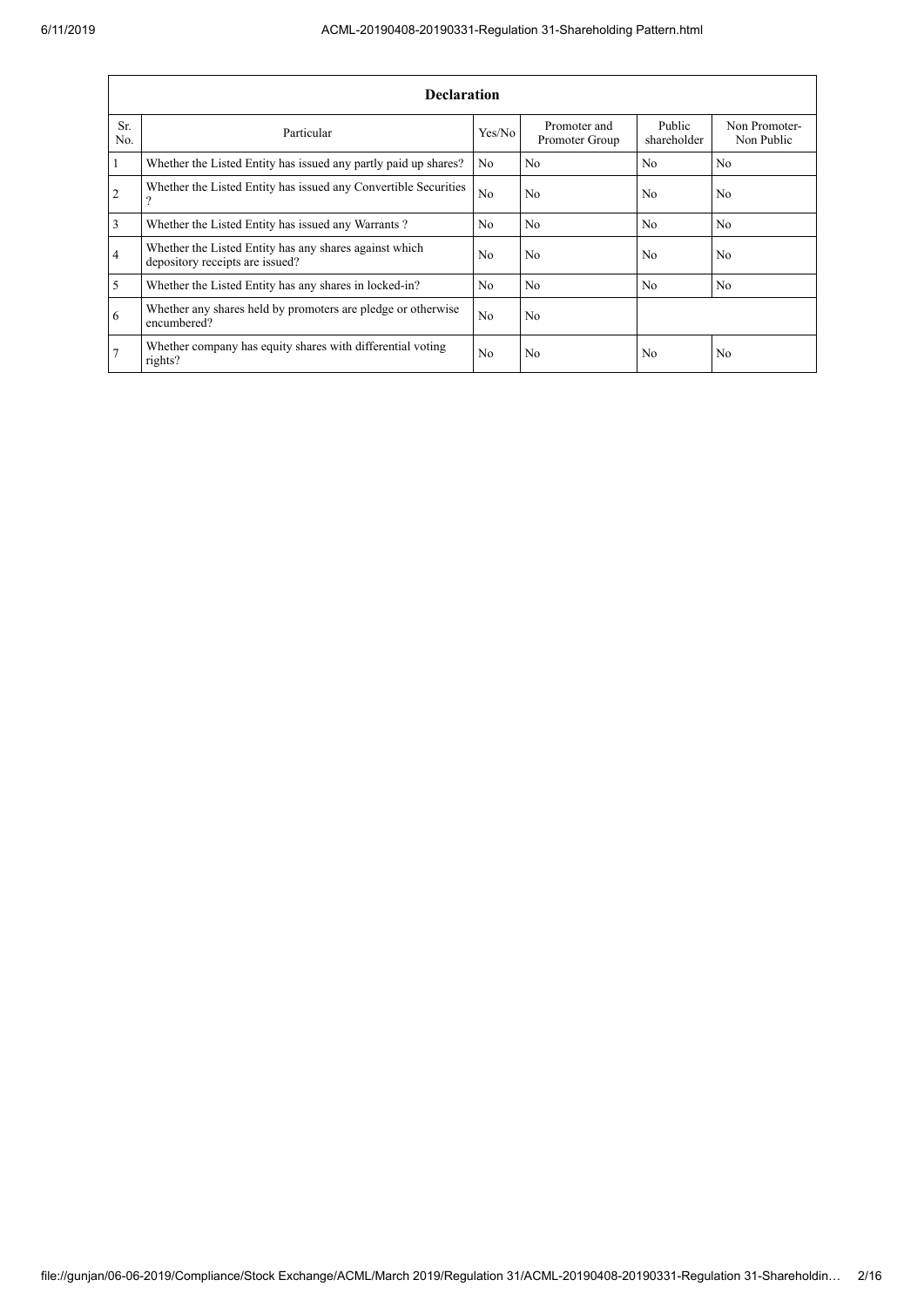|                               | Table I - Summary Statement holding of specified securities |                |                       |                             |                          |                                                                      |                                        |                                                                  |       |                     |            |
|-------------------------------|-------------------------------------------------------------|----------------|-----------------------|-----------------------------|--------------------------|----------------------------------------------------------------------|----------------------------------------|------------------------------------------------------------------|-------|---------------------|------------|
|                               | Category                                                    | Nos. Of        | No. of<br>fully paid  | No. Of<br>Partly<br>paid-up | No. Of<br>shares         | Total nos.<br>shares                                                 | Shareholding as a<br>% of total no. of | Number of Voting Rights held in each<br>class of securities (IX) |       |                     |            |
| Category<br>$\textcircled{1}$ | of<br>shareholder                                           | shareholders   | up equity             | equity                      | underlying<br>Depository | held (VII)                                                           | shares (calculated<br>as per SCRR,     | No of Voting (XIV) Rights                                        |       |                     | Total as a |
|                               | (II)                                                        | (III)          | shares<br>held $(IV)$ | shares<br>held<br>(V)       | Receipts<br>(VI)         | $= (IV) +$<br>1957) (VIII) As a<br>$(V)$ + $(VI)$<br>% of $(A+B+C2)$ | Class eg:<br>X                         | Class<br>eg:y                                                    | Total | $%$ of<br>$(A+B+C)$ |            |
| (A)                           | Promoter<br>&<br>Promoter<br>Group                          | $\overline{7}$ | 8897126               |                             |                          | 8897126                                                              | 74.28                                  | 8897126                                                          |       | 8897126             | 74.28      |
| (B)                           | Public                                                      | 30             | 3080000               |                             |                          | 3080000                                                              | 25.72                                  | 3080000                                                          |       | 3080000             | 25.72      |
| (C)                           | Non<br>Promoter-<br>Non Public                              |                |                       |                             |                          |                                                                      |                                        |                                                                  |       |                     |            |
| (C1)                          | <b>Shares</b><br>underlying<br><b>DRs</b>                   |                |                       |                             |                          |                                                                      |                                        |                                                                  |       |                     |            |
| (C2)                          | Shares held<br>by<br>Employee<br>Trusts                     |                |                       |                             |                          |                                                                      |                                        |                                                                  |       |                     |            |
|                               | Total                                                       | 37             | 11977126              |                             |                          | 11977126                                                             | 100                                    | 11977126                                                         |       | 11977126            | 100        |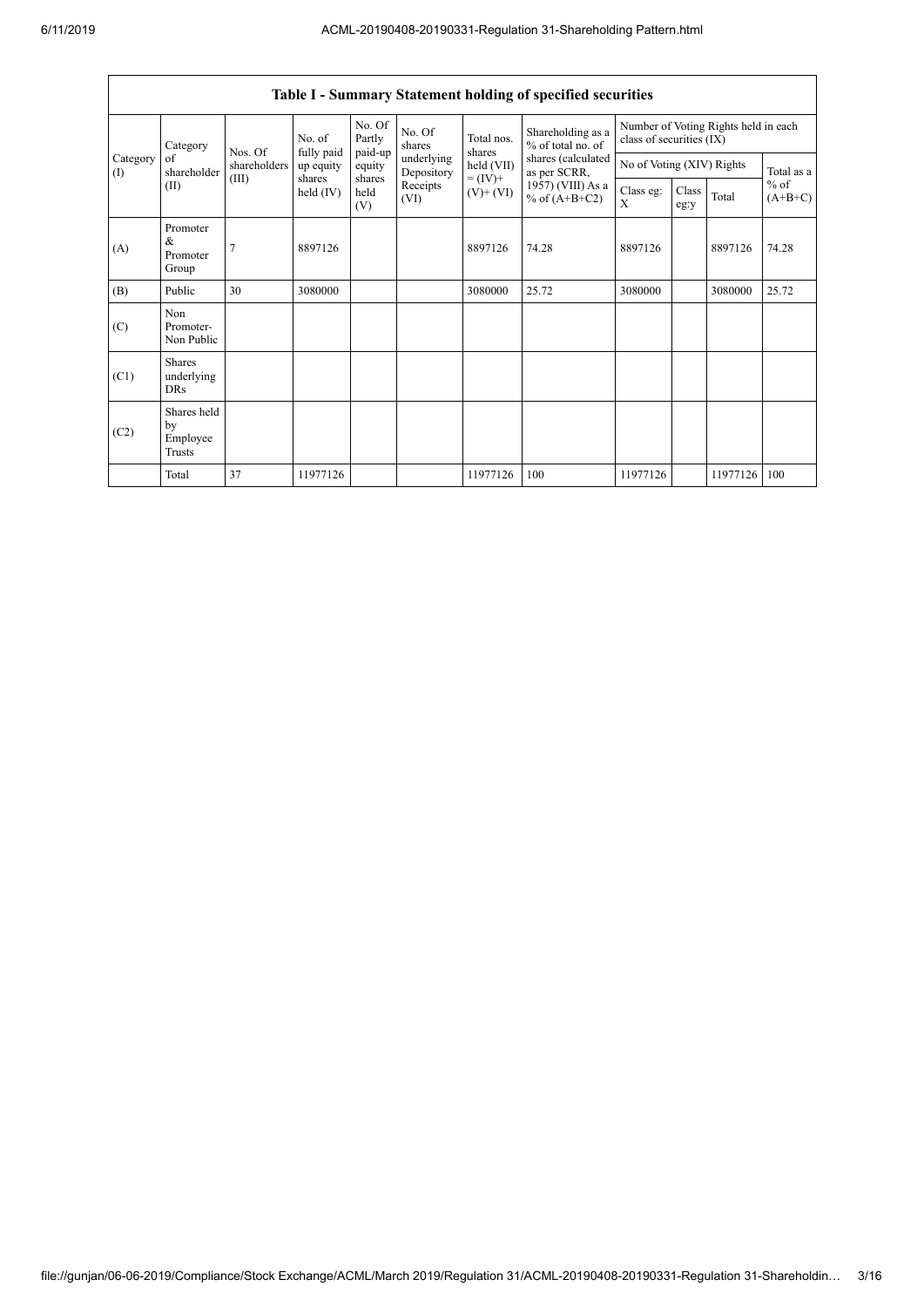|                | Table I - Summary Statement holding of specified securities |                                                 |                                                                                                                                                                                                                                                                                                                                                                                  |            |                                                  |                                        |                                                         |                                                                               |  |                                                                         |
|----------------|-------------------------------------------------------------|-------------------------------------------------|----------------------------------------------------------------------------------------------------------------------------------------------------------------------------------------------------------------------------------------------------------------------------------------------------------------------------------------------------------------------------------|------------|--------------------------------------------------|----------------------------------------|---------------------------------------------------------|-------------------------------------------------------------------------------|--|-------------------------------------------------------------------------|
| of<br>Category | Category                                                    | No. Of<br><b>Shares</b><br>Underlying           | Shareholding, as a %<br>No. Of Shares<br>Underlying<br>No. of<br>assuming full<br>conversion of<br><b>Shares</b><br>Outstanding<br>Underlying<br>convertible<br>convertible securities (<br>Outstanding<br>securities and<br>as a percentage of<br>Warrants<br>diluted share capital)<br>No. Of<br>$(XI) = (VII)+(X) As a %$<br>$(X_i)$<br>Warrants (Xi)<br>of $(A+B+C2)$<br>(a) |            |                                                  | Number of<br>Locked in<br>shares (XII) |                                                         | Number of<br><b>Shares</b><br>pledged or<br>otherwise<br>encumbered<br>(XIII) |  | Number of<br>equity shares<br>held in<br>dematerialized<br>form $(XIV)$ |
| (I)            | shareholder<br>(II)                                         | Outstanding<br>convertible<br>securities<br>(X) |                                                                                                                                                                                                                                                                                                                                                                                  | No.<br>(a) | As a<br>$%$ of<br>total<br>Shares<br>held<br>(b) | No.<br>(a)                             | As a<br>$%$ of<br>total<br><b>Shares</b><br>held<br>(b) |                                                                               |  |                                                                         |
| (A)            | Promoter<br>&<br>Promoter<br>Group                          |                                                 |                                                                                                                                                                                                                                                                                                                                                                                  |            | 74.28                                            |                                        |                                                         |                                                                               |  | 8897126                                                                 |
| (B)            | Public                                                      |                                                 |                                                                                                                                                                                                                                                                                                                                                                                  |            | 25.72                                            |                                        |                                                         |                                                                               |  | 3080000                                                                 |
| (C)            | Non<br>Promoter-<br>Non Public                              |                                                 |                                                                                                                                                                                                                                                                                                                                                                                  |            |                                                  |                                        |                                                         |                                                                               |  |                                                                         |
| (C1)           | <b>Shares</b><br>underlying<br><b>DRs</b>                   |                                                 |                                                                                                                                                                                                                                                                                                                                                                                  |            |                                                  |                                        |                                                         |                                                                               |  |                                                                         |
| (C2)           | Shares held<br>by<br>Employee<br><b>Trusts</b>              |                                                 |                                                                                                                                                                                                                                                                                                                                                                                  |            |                                                  |                                        |                                                         |                                                                               |  |                                                                         |
|                | Total                                                       |                                                 |                                                                                                                                                                                                                                                                                                                                                                                  |            | 100                                              |                                        |                                                         |                                                                               |  | 11977126                                                                |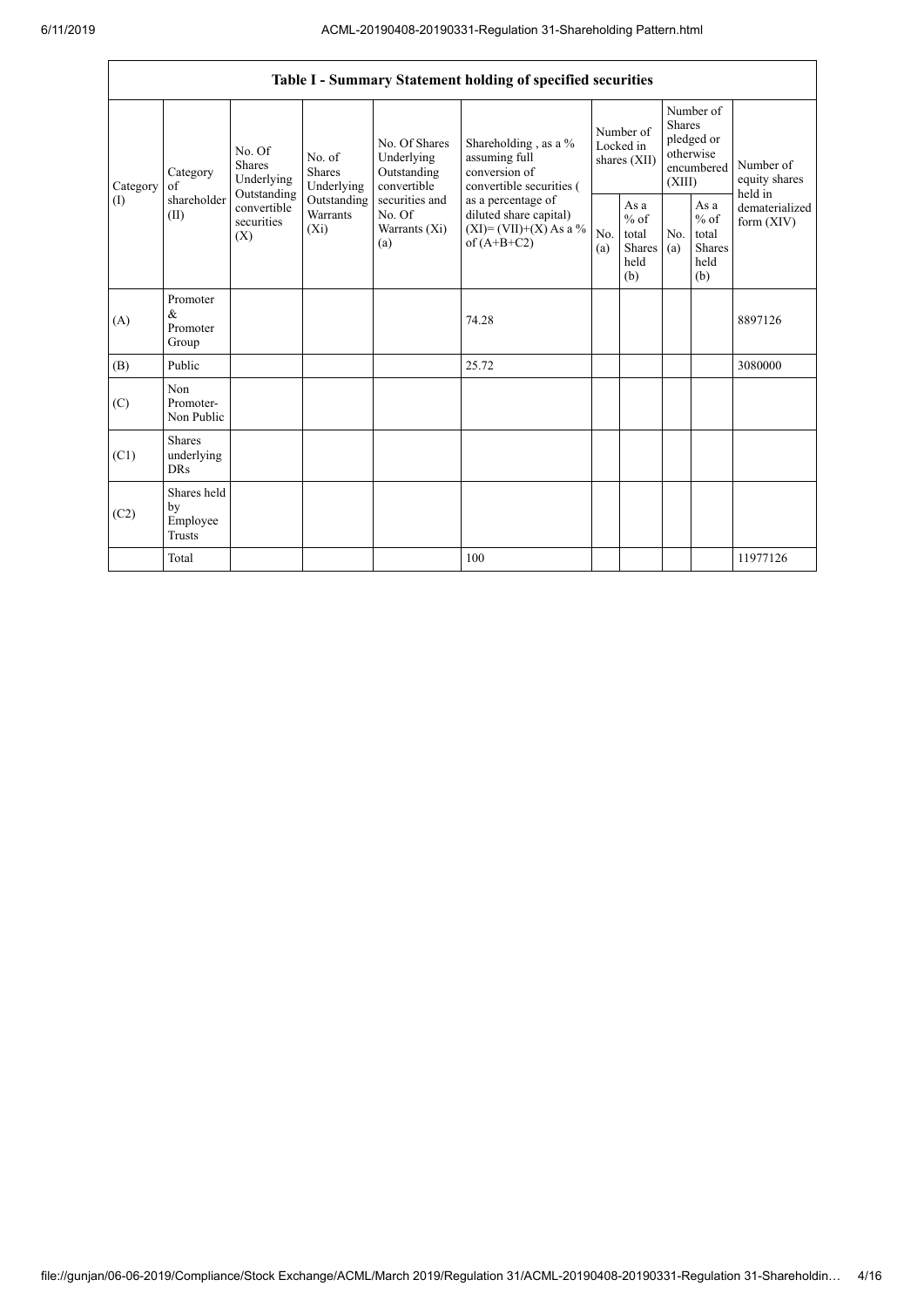$\overline{\mathsf{I}}$ 

|                                                                                                | Table II - Statement showing shareholding pattern of the Promoter and Promoter Group                                |                         |                                   |                                 |                                    |                             |                                                      |                           |               |                                      |                                 |
|------------------------------------------------------------------------------------------------|---------------------------------------------------------------------------------------------------------------------|-------------------------|-----------------------------------|---------------------------------|------------------------------------|-----------------------------|------------------------------------------------------|---------------------------|---------------|--------------------------------------|---------------------------------|
|                                                                                                |                                                                                                                     |                         |                                   | No.<br>Of                       | No. Of                             | Total nos.                  | Shareholding<br>as a % of                            | class of securities (IX)  |               | Number of Voting Rights held in each |                                 |
| Sr.                                                                                            | Category &<br>Name of the                                                                                           | Nos. Of<br>shareholders | No. of<br>fully paid<br>up equity | Partly<br>paid-<br>up           | shares<br>underlying<br>Depository | shares<br>held<br>$(VII) =$ | total no. of<br>shares<br>(calculated as             | No of Voting (XIV) Rights |               |                                      | Total<br>as a %                 |
|                                                                                                | Shareholders (I)                                                                                                    | (III)                   | shares<br>held $(IV)$             | equity<br>shares<br>held<br>(V) | Receipts<br>(VI)                   | $(IV)$ +<br>$(V)$ + $(VI)$  | per SCRR,<br>1957) (VIII)<br>As a % of<br>$(A+B+C2)$ | Class eg:<br>X            | Class<br>eg:y | Total                                | of<br>Total<br>Voting<br>rights |
| A                                                                                              | Table II - Statement showing shareholding pattern of the Promoter and Promoter Group                                |                         |                                   |                                 |                                    |                             |                                                      |                           |               |                                      |                                 |
| (1)                                                                                            | Indian                                                                                                              |                         |                                   |                                 |                                    |                             |                                                      |                           |               |                                      |                                 |
| (a)                                                                                            | Individuals/Hindu<br>undivided Family                                                                               | 6                       | 6                                 |                                 |                                    | 6                           | $\boldsymbol{0}$                                     | 6                         |               | 6                                    | $\boldsymbol{0}$                |
| (d)                                                                                            | Any Other<br>(specify)                                                                                              | 1                       | 8897120                           |                                 |                                    | 8897120                     | 74.28                                                | 8897120                   |               | 8897120                              | 74.28                           |
| Sub-Total<br>(A)(1)                                                                            |                                                                                                                     | $\overline{7}$          | 8897126                           |                                 |                                    | 8897126                     | 74.28                                                | 8897126                   |               | 8897126                              | 74.28                           |
| (2)                                                                                            | Foreign                                                                                                             |                         |                                   |                                 |                                    |                             |                                                      |                           |               |                                      |                                 |
| Total<br>Shareholding<br>of Promoter<br>and<br>Promoter<br>Group $(A)=$<br>$(A)(1)+(A)$<br>(2) |                                                                                                                     | $\overline{7}$          | 8897126                           |                                 |                                    | 8897126                     | 74.28                                                | 8897126                   |               | 8897126                              | 74.28                           |
| $\, {\bf B}$                                                                                   | Table III - Statement showing shareholding pattern of the Public shareholder                                        |                         |                                   |                                 |                                    |                             |                                                      |                           |               |                                      |                                 |
| (1)                                                                                            | Institutions                                                                                                        |                         |                                   |                                 |                                    |                             |                                                      |                           |               |                                      |                                 |
| (3)                                                                                            | Non-institutions                                                                                                    |                         |                                   |                                 |                                    |                             |                                                      |                           |               |                                      |                                 |
| (a(i))                                                                                         | Individuals -<br>i.Individual<br>shareholders<br>holding nominal<br>share capital up<br>to Rs. 2 lakhs.             | 9                       | 110000                            |                                 |                                    | 110000                      | 0.92                                                 | 110000                    |               | 110000                               | 0.92                            |
| (a(ii))                                                                                        | Individuals - ii.<br>Individual<br>shareholders<br>holding nominal<br>share capital in<br>excess of Rs. 2<br>lakhs. | 11                      | 1105000                           |                                 |                                    | 1105000                     | 9.23                                                 | 1105000                   |               | 1105000                              | 9.23                            |
| (e)                                                                                            | Any Other<br>(specify)                                                                                              | 10                      | 1865000                           |                                 |                                    | 1865000                     | 15.57                                                | 1865000                   |               | 1865000                              | 15.57                           |
| Sub-Total<br>(B)(3)                                                                            |                                                                                                                     | 30                      | 3080000                           |                                 |                                    | 3080000                     | 25.72                                                | 3080000                   |               | 3080000                              | 25.72                           |
| <b>Total Public</b><br>Shareholding<br>$(B)=(B)(1)+$<br>$(B)(2)+(B)$<br>(3)                    |                                                                                                                     | 30                      | 3080000                           |                                 |                                    | 3080000                     | 25.72                                                | 3080000                   |               | 3080000                              | 25.72                           |
| $\mathbf C$                                                                                    | Table IV - Statement showing shareholding pattern of the Non Promoter- Non Public shareholder                       |                         |                                   |                                 |                                    |                             |                                                      |                           |               |                                      |                                 |
| Total (<br>$A+B+C2$ )                                                                          |                                                                                                                     | 37                      | 11977126                          |                                 |                                    | 11977126                    | 100                                                  | 11977126                  |               | 11977126                             | 100                             |
| Total<br>$(A+B+C)$                                                                             |                                                                                                                     | 37                      | 11977126                          |                                 |                                    | 11977126                    | 100                                                  | 11977126                  |               | 11977126 100                         |                                 |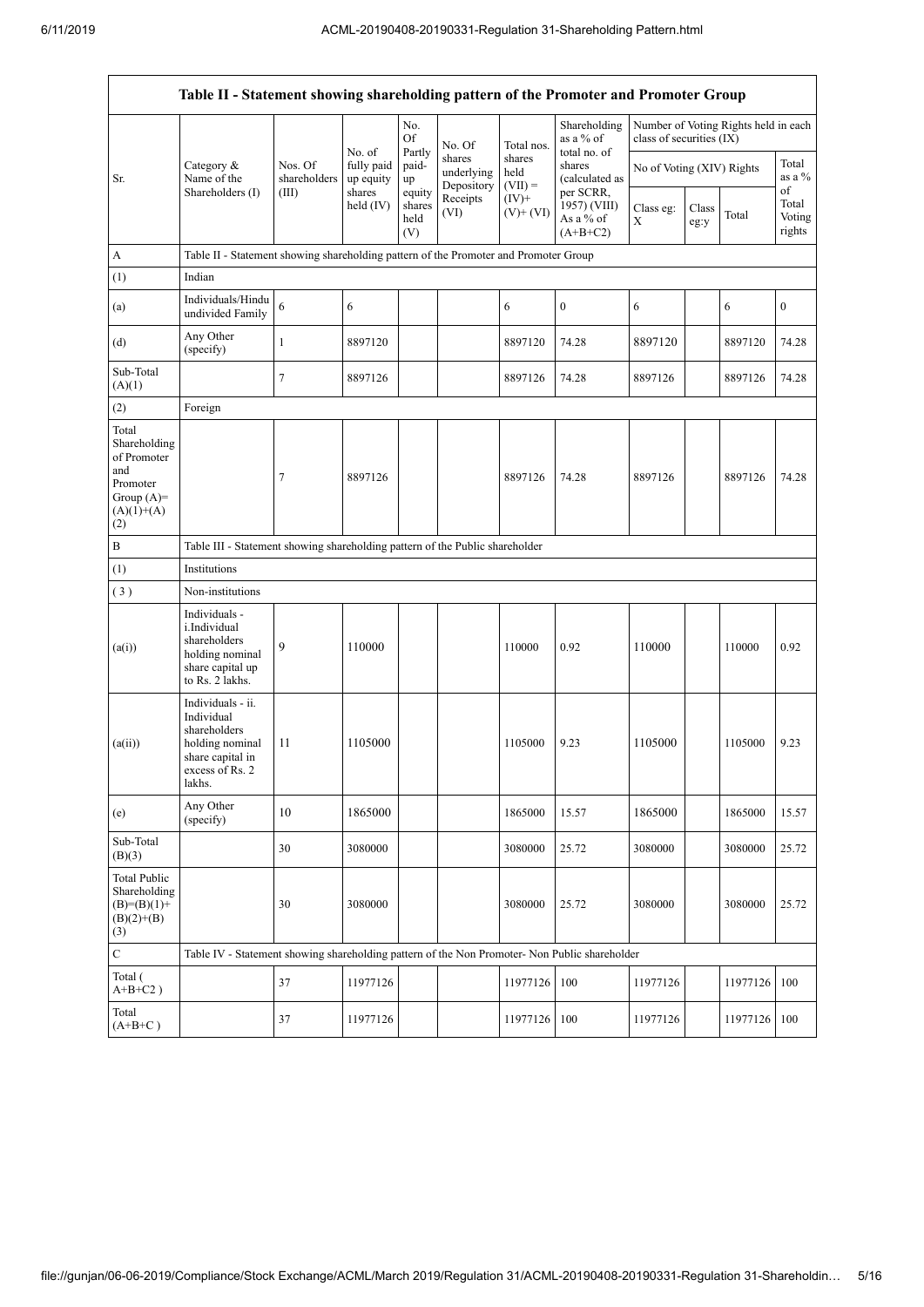| Table II - Statement showing shareholding pattern of the Promoter and Promoter Group    |                                                                                                     |                                       |                                                           |                                                                                               |                                        |                                                  |                                                                               |                                                                    |                                       |
|-----------------------------------------------------------------------------------------|-----------------------------------------------------------------------------------------------------|---------------------------------------|-----------------------------------------------------------|-----------------------------------------------------------------------------------------------|----------------------------------------|--------------------------------------------------|-------------------------------------------------------------------------------|--------------------------------------------------------------------|---------------------------------------|
| Sr.                                                                                     | No. Of<br><b>Shares</b><br>Underlying<br>Outstanding<br>convertible<br>securities<br>$(X_i)$<br>(X) | No. of<br><b>Shares</b><br>Underlying | No. Of Shares<br>Underlying<br>Outstanding<br>convertible | Shareholding, as a %<br>assuming full conversion of<br>convertible securities (as a           | Number of<br>Locked in<br>shares (XII) |                                                  | Number of<br><b>Shares</b><br>pledged or<br>otherwise<br>encumbered<br>(XIII) |                                                                    | Number of<br>equity shares<br>held in |
|                                                                                         |                                                                                                     | Outstanding<br>Warrants               | securities and<br>No. Of Warrants<br>(Xi)(a)              | percentage of diluted share<br>capital) $(XI) = (VII)+(X) As$<br>a % of $(A+B+C2)$            |                                        | As a<br>$%$ of<br>total<br>Shares<br>held<br>(b) | No.<br>(a)                                                                    | As $\mathbf a$<br>$\%$ of<br>total<br><b>Shares</b><br>held<br>(b) | dematerialized<br>form (XIV)          |
| A                                                                                       |                                                                                                     |                                       |                                                           | Table II - Statement showing shareholding pattern of the Promoter and Promoter Group          |                                        |                                                  |                                                                               |                                                                    |                                       |
| (1)                                                                                     | Indian                                                                                              |                                       |                                                           |                                                                                               |                                        |                                                  |                                                                               |                                                                    |                                       |
| (a)                                                                                     |                                                                                                     |                                       |                                                           | $\mathbf{0}$                                                                                  |                                        |                                                  |                                                                               |                                                                    | 6                                     |
| (d)                                                                                     |                                                                                                     |                                       |                                                           | 74.28                                                                                         |                                        |                                                  |                                                                               |                                                                    | 8897120                               |
| Sub-Total (A)<br>(1)                                                                    |                                                                                                     |                                       |                                                           | 74.28                                                                                         |                                        |                                                  |                                                                               |                                                                    | 8897126                               |
| (2)                                                                                     | Foreign                                                                                             |                                       |                                                           |                                                                                               |                                        |                                                  |                                                                               |                                                                    |                                       |
| Total<br>Shareholding<br>of Promoter<br>and Promoter<br>Group $(A)=$<br>$(A)(1)+(A)(2)$ |                                                                                                     |                                       |                                                           | 74.28                                                                                         |                                        |                                                  |                                                                               |                                                                    | 8897126                               |
| $\, {\bf B}$                                                                            |                                                                                                     |                                       |                                                           | Table III - Statement showing shareholding pattern of the Public shareholder                  |                                        |                                                  |                                                                               |                                                                    |                                       |
| (1)                                                                                     | Institutions                                                                                        |                                       |                                                           |                                                                                               |                                        |                                                  |                                                                               |                                                                    |                                       |
| (3)                                                                                     | Non-institutions                                                                                    |                                       |                                                           |                                                                                               |                                        |                                                  |                                                                               |                                                                    |                                       |
| (a(i))                                                                                  |                                                                                                     |                                       |                                                           | 0.92                                                                                          |                                        |                                                  |                                                                               |                                                                    | 110000                                |
| (a(ii))                                                                                 |                                                                                                     |                                       |                                                           | 9.23                                                                                          |                                        |                                                  |                                                                               |                                                                    | 1105000                               |
| (e)                                                                                     |                                                                                                     |                                       |                                                           | 15.57                                                                                         |                                        |                                                  |                                                                               |                                                                    | 1865000                               |
| Sub-Total (B)<br>(3)                                                                    |                                                                                                     |                                       |                                                           | 25.72                                                                                         |                                        |                                                  |                                                                               |                                                                    | 3080000                               |
| <b>Total Public</b><br>Shareholding<br>$(B)=(B)(1)+$<br>$(B)(2)+(B)(3)$                 |                                                                                                     |                                       |                                                           | 25.72                                                                                         |                                        |                                                  |                                                                               |                                                                    | 3080000                               |
| $\mathbf C$                                                                             |                                                                                                     |                                       |                                                           | Table IV - Statement showing shareholding pattern of the Non Promoter- Non Public shareholder |                                        |                                                  |                                                                               |                                                                    |                                       |
| Total (<br>$A+B+C2$ )                                                                   |                                                                                                     |                                       |                                                           | 100                                                                                           |                                        |                                                  |                                                                               |                                                                    | 11977126                              |
| Total (A+B+C                                                                            |                                                                                                     |                                       |                                                           | 100                                                                                           |                                        |                                                  |                                                                               |                                                                    | 11977126                              |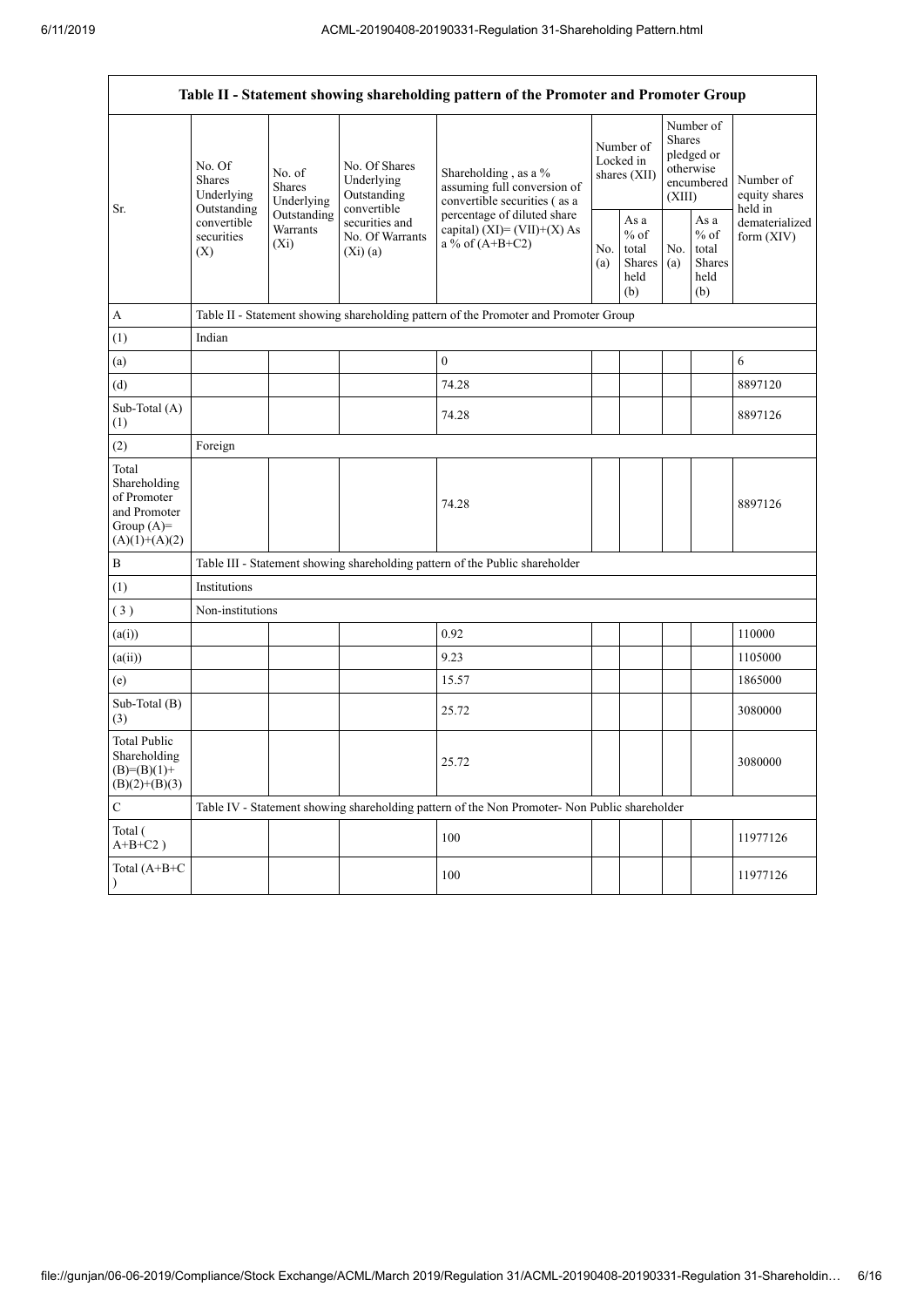| Individuals/Hindu undivided Family                                                                                                                                                       |                                                               |                                                  |                                                 |                                |                               |                              |  |  |
|------------------------------------------------------------------------------------------------------------------------------------------------------------------------------------------|---------------------------------------------------------------|--------------------------------------------------|-------------------------------------------------|--------------------------------|-------------------------------|------------------------------|--|--|
| Searial No.                                                                                                                                                                              | $\mathbf{1}$                                                  | $\overline{c}$                                   | 3                                               | $\overline{4}$                 | 5                             | $\sqrt{6}$                   |  |  |
| Name of the<br>Shareholders (I)                                                                                                                                                          | <b>DEVIDAS</b><br><b>BALIRAM</b><br>CHOUDHARI                 | <b>DEEPAK</b><br><b>PRAKASH</b><br><b>BIYANI</b> | <b>SHRIPAL</b><br><b>SHRENIK</b><br><b>SHAH</b> | <b>SHREYAS</b><br>SHRENIK SHAH | NEHAR KEVAL<br><b>SAKARIA</b> | <b>DILIP</b><br><b>SINGH</b> |  |  |
| PAN(II)                                                                                                                                                                                  | AFTPC7025B                                                    | AIFPB8514K                                       | <b>BBTPS8152C</b>                               | BEOPS6554N                     | BFXPS5921M                    | BSPPS5948M                   |  |  |
| No. of fully paid<br>up equity shares<br>$held$ (IV)                                                                                                                                     | $\mathbf{1}$                                                  | $\mathbf{1}$                                     | 1                                               | $\mathbf{1}$                   | $\mathbf{1}$                  | $\mathbf{1}$                 |  |  |
| No. Of Partly paid-<br>up equity shares<br>held (V)                                                                                                                                      |                                                               |                                                  |                                                 |                                |                               |                              |  |  |
| No. Of shares<br>underlying<br>Depository<br>Receipts (VI)                                                                                                                               |                                                               |                                                  |                                                 |                                |                               |                              |  |  |
| Total nos. shares<br>held $(VII) = (IV) +$<br>$(V)+(VI)$                                                                                                                                 | 1                                                             | 1                                                | 1                                               | 1                              | 1                             | 1                            |  |  |
| Shareholding as a<br>% of total no. of<br>shares (calculated<br>as per SCRR,<br>1957) (VIII) As a<br>% of $(A+B+C2)$                                                                     | $\theta$                                                      | 0                                                | $\boldsymbol{0}$                                | $\boldsymbol{0}$               | $\boldsymbol{0}$              | $\boldsymbol{0}$             |  |  |
|                                                                                                                                                                                          | Number of Voting Rights held in each class of securities (IX) |                                                  |                                                 |                                |                               |                              |  |  |
| Class eg:X                                                                                                                                                                               | $\mathbf{1}$                                                  | $\mathbf{1}$                                     | 1                                               | $\mathbf{1}$                   | 1                             | $\mathbf{1}$                 |  |  |
| Class eg:y                                                                                                                                                                               |                                                               |                                                  |                                                 |                                |                               |                              |  |  |
| Total<br>Total as a % of                                                                                                                                                                 | $\mathbf{1}$                                                  | $\mathbf{1}$                                     | $\mathbf{1}$                                    | $\mathbf{1}$                   | $\mathbf{1}$                  | $\mathbf{1}$                 |  |  |
| <b>Total Voting rights</b>                                                                                                                                                               | $\overline{0}$                                                | $\boldsymbol{0}$                                 | $\boldsymbol{0}$                                | $\boldsymbol{0}$               | $\boldsymbol{0}$              | $\mathbf{0}$                 |  |  |
| No. Of Shares<br>Underlying<br>Outstanding<br>convertible<br>securities (X)                                                                                                              |                                                               |                                                  |                                                 |                                |                               |                              |  |  |
| No. of Shares<br>Underlying<br>Outstanding<br>Warrants (Xi)                                                                                                                              |                                                               |                                                  |                                                 |                                |                               |                              |  |  |
| No. Of Shares<br>Underlying<br>Outstanding<br>convertible<br>securities and No.<br>Of Warrants (Xi)<br>(a)                                                                               |                                                               |                                                  |                                                 |                                |                               |                              |  |  |
| Shareholding, as a<br>% assuming full<br>conversion of<br>convertible<br>securities (as a<br>percentage of<br>diluted share<br>capital) (XI)=<br>$(VII)+(Xi)(a)$ As a<br>% of $(A+B+C2)$ | $\overline{0}$                                                | 0                                                | 0                                               | $\boldsymbol{0}$               | $\boldsymbol{0}$              | $\theta$                     |  |  |
| Number of Locked in shares (XII)                                                                                                                                                         |                                                               |                                                  |                                                 |                                |                               |                              |  |  |
| No. (a)                                                                                                                                                                                  |                                                               |                                                  |                                                 |                                |                               |                              |  |  |
| As a % of total<br>Shares held (b)                                                                                                                                                       |                                                               |                                                  |                                                 |                                |                               |                              |  |  |
|                                                                                                                                                                                          | Number of Shares pledged or otherwise encumbered (XIII)       |                                                  |                                                 |                                |                               |                              |  |  |
| No. (a)                                                                                                                                                                                  |                                                               |                                                  |                                                 |                                |                               |                              |  |  |
| As a % of total<br>Shares held (b)                                                                                                                                                       |                                                               |                                                  |                                                 |                                |                               |                              |  |  |
| Number of equity<br>shares held in<br>dematerialized<br>form (XIV)                                                                                                                       | $\mathbf{1}$                                                  | 1                                                | 1                                               | 1                              | 1                             | 1                            |  |  |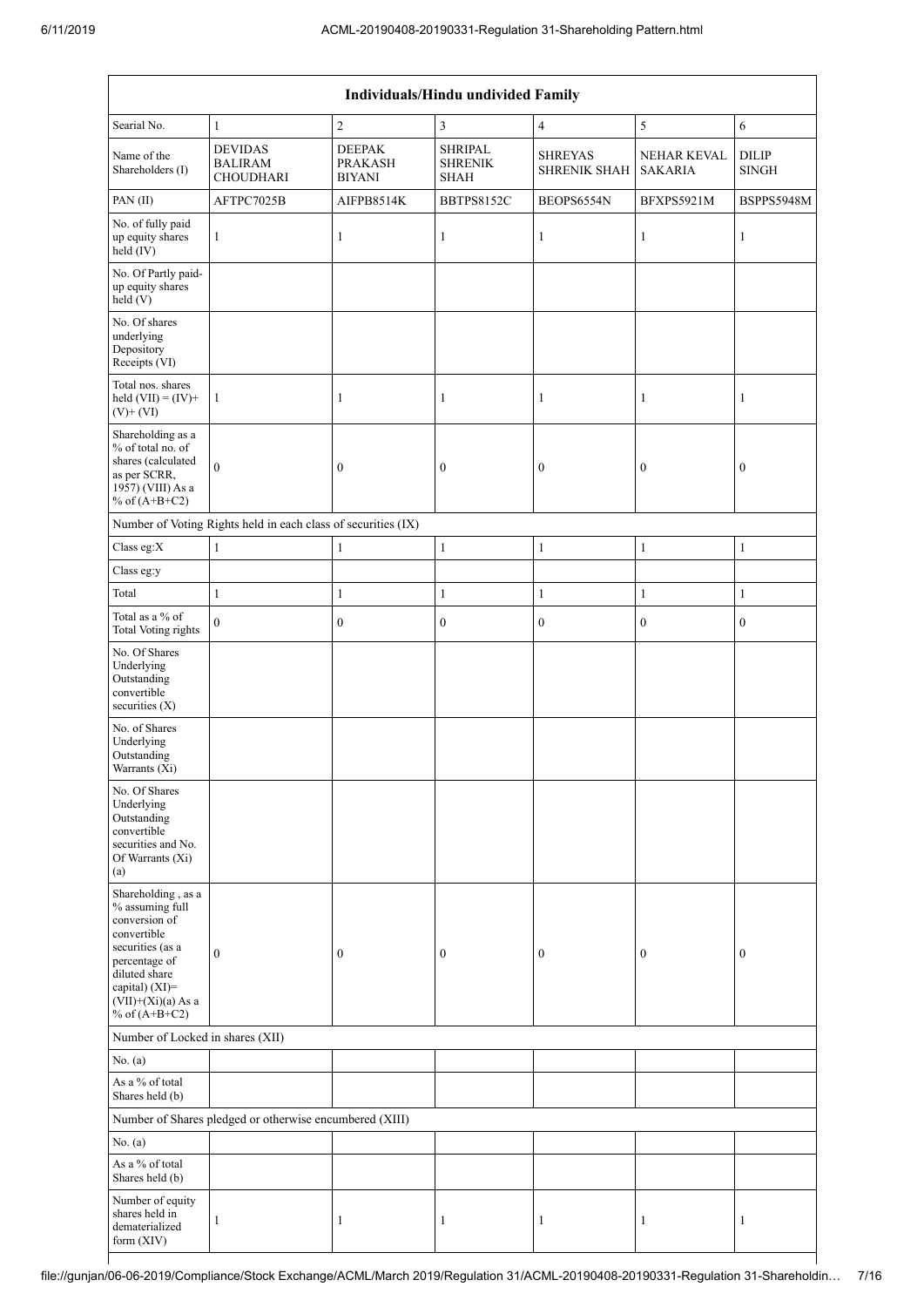| Reason for not providing PAN    |          |          |          |          |          |          |
|---------------------------------|----------|----------|----------|----------|----------|----------|
| Reason for not<br>providing PAN |          |          |          |          |          |          |
| Shareholder type                | Promoter | Promoter | Promoter | Promoter | Promoter | Promoter |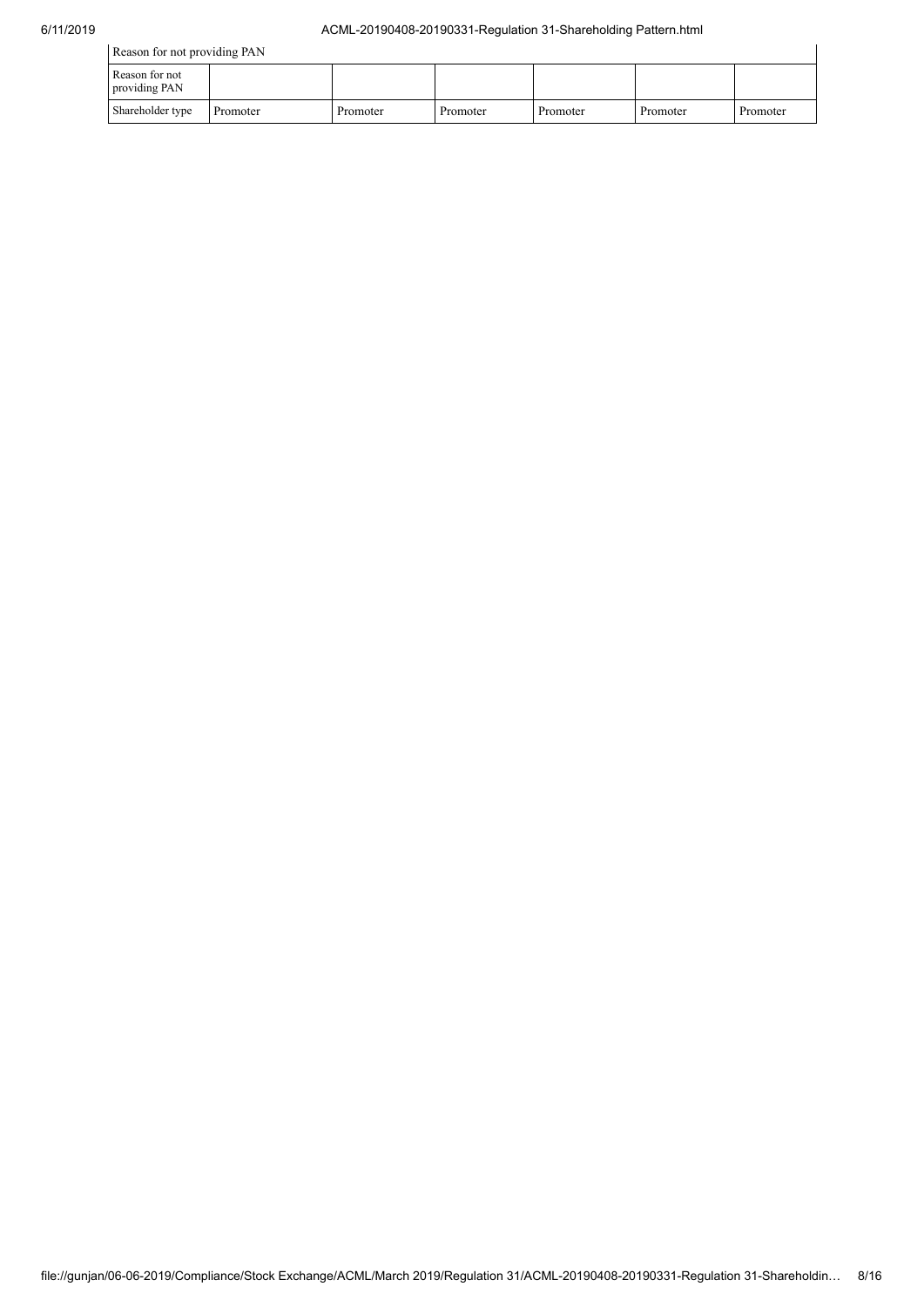| Searial No.<br>Name of the<br>Click here to go back<br>Shareholders (I)<br>Total<br>PAN(II)<br>No. of fully paid<br>$\sqrt{6}$<br>up equity shares<br>held (IV)<br>No. Of Partly paid-<br>up equity shares<br>held (V)<br>No. Of shares<br>underlying<br>Depository<br>Receipts (VI)<br>Total nos. shares<br>held $(VII) = (IV) +$<br>6<br>$(V)$ + $(VI)$<br>Shareholding as a<br>% of total no. of<br>shares (calculated<br>$\boldsymbol{0}$<br>as per SCRR,<br>1957) (VIII) As a<br>% of $(A+B+C2)$<br>Number of Voting Rights held in each class of securities (IX)<br>$\overline{6}$<br>Class eg:X<br>Class eg:y<br>Total<br>$\epsilon$<br>Total as a $\%$ of<br>$\boldsymbol{0}$<br><b>Total Voting rights</b><br>No. Of Shares<br>Underlying<br>Outstanding<br>convertible<br>securities (X)<br>No. of Shares<br>Underlying<br>Outstanding<br>Warrants (Xi)<br>No. Of Shares<br>Underlying<br>Outstanding<br>convertible<br>securities and No.<br>Of Warrants (Xi)<br>(a)<br>Shareholding, as a<br>% assuming full<br>conversion of<br>convertible<br>securities (as a<br>$\boldsymbol{0}$<br>percentage of<br>diluted share<br>capital) (XI)=<br>$(VII)+(Xi)(a)$ As a<br>% of $(A+B+C2)$<br>Number of Locked in shares (XII)<br>No. (a)<br>As a % of total | Individuals/Hindu undivided Family |  |  |  |  |  |
|-------------------------------------------------------------------------------------------------------------------------------------------------------------------------------------------------------------------------------------------------------------------------------------------------------------------------------------------------------------------------------------------------------------------------------------------------------------------------------------------------------------------------------------------------------------------------------------------------------------------------------------------------------------------------------------------------------------------------------------------------------------------------------------------------------------------------------------------------------------------------------------------------------------------------------------------------------------------------------------------------------------------------------------------------------------------------------------------------------------------------------------------------------------------------------------------------------------------------------------------------------------------|------------------------------------|--|--|--|--|--|
|                                                                                                                                                                                                                                                                                                                                                                                                                                                                                                                                                                                                                                                                                                                                                                                                                                                                                                                                                                                                                                                                                                                                                                                                                                                                   |                                    |  |  |  |  |  |
|                                                                                                                                                                                                                                                                                                                                                                                                                                                                                                                                                                                                                                                                                                                                                                                                                                                                                                                                                                                                                                                                                                                                                                                                                                                                   |                                    |  |  |  |  |  |
|                                                                                                                                                                                                                                                                                                                                                                                                                                                                                                                                                                                                                                                                                                                                                                                                                                                                                                                                                                                                                                                                                                                                                                                                                                                                   |                                    |  |  |  |  |  |
|                                                                                                                                                                                                                                                                                                                                                                                                                                                                                                                                                                                                                                                                                                                                                                                                                                                                                                                                                                                                                                                                                                                                                                                                                                                                   |                                    |  |  |  |  |  |
|                                                                                                                                                                                                                                                                                                                                                                                                                                                                                                                                                                                                                                                                                                                                                                                                                                                                                                                                                                                                                                                                                                                                                                                                                                                                   |                                    |  |  |  |  |  |
|                                                                                                                                                                                                                                                                                                                                                                                                                                                                                                                                                                                                                                                                                                                                                                                                                                                                                                                                                                                                                                                                                                                                                                                                                                                                   |                                    |  |  |  |  |  |
|                                                                                                                                                                                                                                                                                                                                                                                                                                                                                                                                                                                                                                                                                                                                                                                                                                                                                                                                                                                                                                                                                                                                                                                                                                                                   |                                    |  |  |  |  |  |
|                                                                                                                                                                                                                                                                                                                                                                                                                                                                                                                                                                                                                                                                                                                                                                                                                                                                                                                                                                                                                                                                                                                                                                                                                                                                   |                                    |  |  |  |  |  |
|                                                                                                                                                                                                                                                                                                                                                                                                                                                                                                                                                                                                                                                                                                                                                                                                                                                                                                                                                                                                                                                                                                                                                                                                                                                                   |                                    |  |  |  |  |  |
|                                                                                                                                                                                                                                                                                                                                                                                                                                                                                                                                                                                                                                                                                                                                                                                                                                                                                                                                                                                                                                                                                                                                                                                                                                                                   |                                    |  |  |  |  |  |
|                                                                                                                                                                                                                                                                                                                                                                                                                                                                                                                                                                                                                                                                                                                                                                                                                                                                                                                                                                                                                                                                                                                                                                                                                                                                   |                                    |  |  |  |  |  |
|                                                                                                                                                                                                                                                                                                                                                                                                                                                                                                                                                                                                                                                                                                                                                                                                                                                                                                                                                                                                                                                                                                                                                                                                                                                                   |                                    |  |  |  |  |  |
|                                                                                                                                                                                                                                                                                                                                                                                                                                                                                                                                                                                                                                                                                                                                                                                                                                                                                                                                                                                                                                                                                                                                                                                                                                                                   |                                    |  |  |  |  |  |
|                                                                                                                                                                                                                                                                                                                                                                                                                                                                                                                                                                                                                                                                                                                                                                                                                                                                                                                                                                                                                                                                                                                                                                                                                                                                   |                                    |  |  |  |  |  |
|                                                                                                                                                                                                                                                                                                                                                                                                                                                                                                                                                                                                                                                                                                                                                                                                                                                                                                                                                                                                                                                                                                                                                                                                                                                                   |                                    |  |  |  |  |  |
|                                                                                                                                                                                                                                                                                                                                                                                                                                                                                                                                                                                                                                                                                                                                                                                                                                                                                                                                                                                                                                                                                                                                                                                                                                                                   |                                    |  |  |  |  |  |
|                                                                                                                                                                                                                                                                                                                                                                                                                                                                                                                                                                                                                                                                                                                                                                                                                                                                                                                                                                                                                                                                                                                                                                                                                                                                   |                                    |  |  |  |  |  |
|                                                                                                                                                                                                                                                                                                                                                                                                                                                                                                                                                                                                                                                                                                                                                                                                                                                                                                                                                                                                                                                                                                                                                                                                                                                                   |                                    |  |  |  |  |  |
|                                                                                                                                                                                                                                                                                                                                                                                                                                                                                                                                                                                                                                                                                                                                                                                                                                                                                                                                                                                                                                                                                                                                                                                                                                                                   |                                    |  |  |  |  |  |
| Shares held (b)                                                                                                                                                                                                                                                                                                                                                                                                                                                                                                                                                                                                                                                                                                                                                                                                                                                                                                                                                                                                                                                                                                                                                                                                                                                   |                                    |  |  |  |  |  |
| Number of Shares pledged or otherwise encumbered (XIII)                                                                                                                                                                                                                                                                                                                                                                                                                                                                                                                                                                                                                                                                                                                                                                                                                                                                                                                                                                                                                                                                                                                                                                                                           |                                    |  |  |  |  |  |
| No. (a)                                                                                                                                                                                                                                                                                                                                                                                                                                                                                                                                                                                                                                                                                                                                                                                                                                                                                                                                                                                                                                                                                                                                                                                                                                                           |                                    |  |  |  |  |  |
| As a % of total<br>Shares held (b)                                                                                                                                                                                                                                                                                                                                                                                                                                                                                                                                                                                                                                                                                                                                                                                                                                                                                                                                                                                                                                                                                                                                                                                                                                |                                    |  |  |  |  |  |
| Number of equity<br>shares held in<br>$\sqrt{6}$<br>dematerialized<br>form (XIV)                                                                                                                                                                                                                                                                                                                                                                                                                                                                                                                                                                                                                                                                                                                                                                                                                                                                                                                                                                                                                                                                                                                                                                                  |                                    |  |  |  |  |  |
| Reason for not providing PAN                                                                                                                                                                                                                                                                                                                                                                                                                                                                                                                                                                                                                                                                                                                                                                                                                                                                                                                                                                                                                                                                                                                                                                                                                                      |                                    |  |  |  |  |  |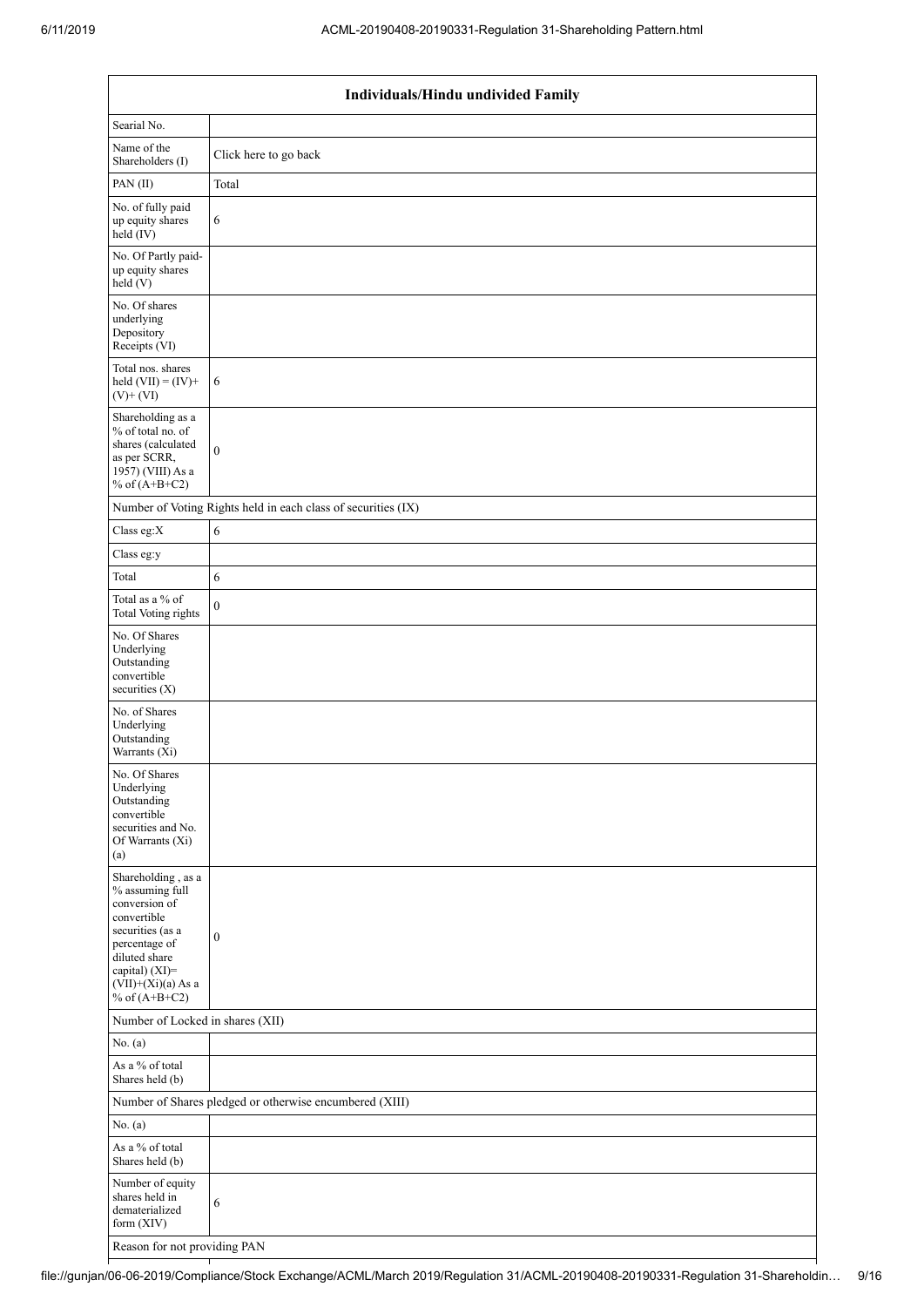| Reason for not<br>providing PAN |  |
|---------------------------------|--|
| Shareholder type                |  |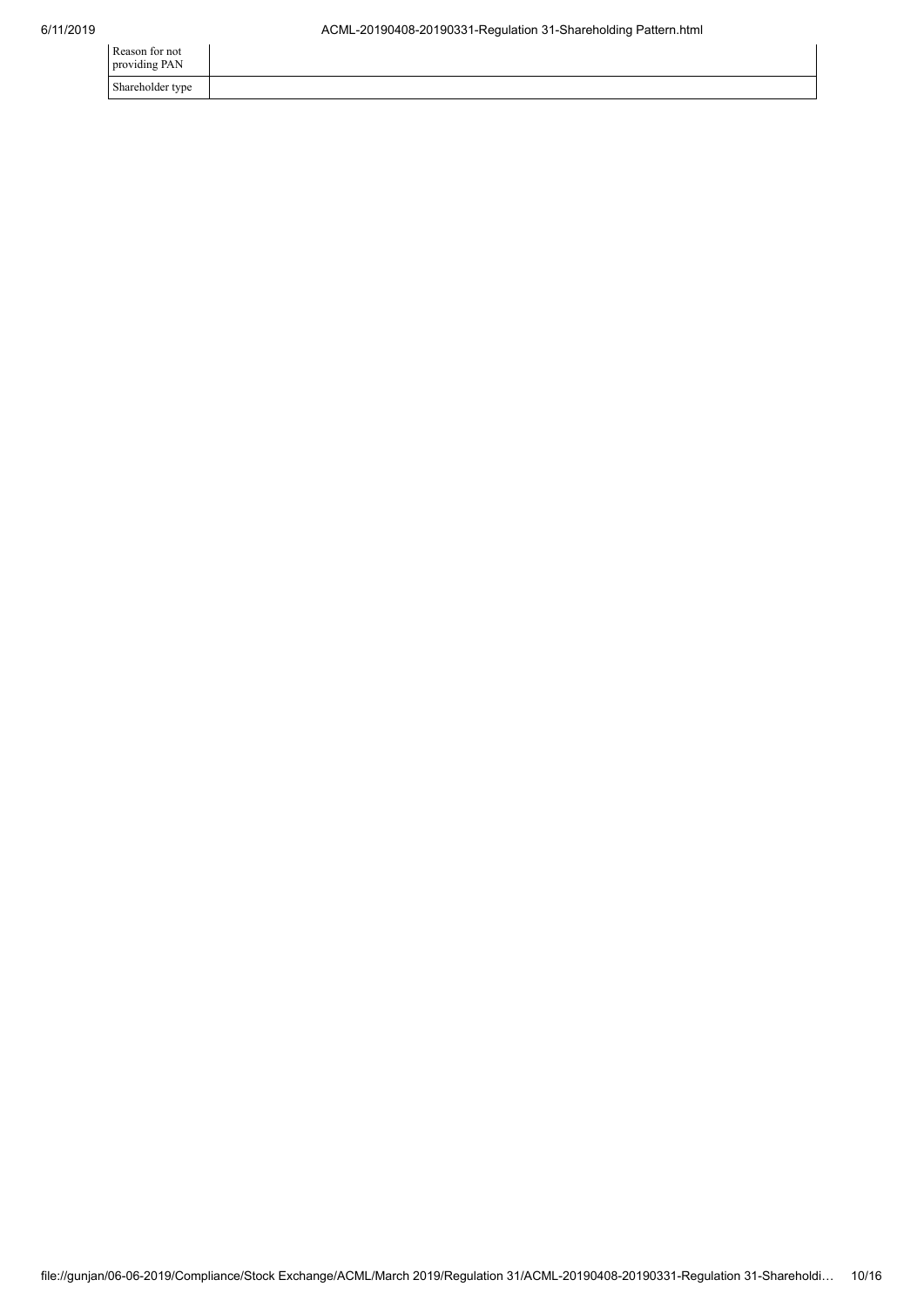| Any Other (specify)                                                                                                            |                                                               |                       |  |  |  |
|--------------------------------------------------------------------------------------------------------------------------------|---------------------------------------------------------------|-----------------------|--|--|--|
| Searial No.                                                                                                                    | $\mathbf{1}$                                                  |                       |  |  |  |
| Category                                                                                                                       | <b>Bodies Corporate</b>                                       | Click here to go back |  |  |  |
| Name of the<br>Shareholders (I)                                                                                                | ARYAMAN FINANCIAL SERVICES LIMITED                            |                       |  |  |  |
| PAN(II)                                                                                                                        | AABCA1376P                                                    | Total                 |  |  |  |
| No. of the<br>Shareholders (I)                                                                                                 | $\mathbf{1}$                                                  | $\mathbf{1}$          |  |  |  |
| No. of fully paid<br>up equity shares<br>$held$ (IV)                                                                           | 8897120                                                       | 8897120               |  |  |  |
| No. Of Partly paid-<br>up equity shares<br>held (V)                                                                            |                                                               |                       |  |  |  |
| No. Of shares<br>underlying<br>Depository<br>Receipts (VI)                                                                     |                                                               |                       |  |  |  |
| Total nos. shares<br>held $(VII) = (IV) +$<br>$(V)$ + $(VI)$                                                                   | 8897120                                                       | 8897120               |  |  |  |
| Shareholding as a<br>% of total no. of<br>shares (calculated<br>as per SCRR,<br>1957) (VIII) As a<br>% of $(A+B+C2)$           | 74.28                                                         | 74.28                 |  |  |  |
|                                                                                                                                | Number of Voting Rights held in each class of securities (IX) |                       |  |  |  |
| Class eg: X                                                                                                                    | 8897120                                                       | 8897120               |  |  |  |
| Class eg:y                                                                                                                     |                                                               |                       |  |  |  |
| Total                                                                                                                          | 8897120                                                       | 8897120               |  |  |  |
| Total as a % of<br><b>Total Voting rights</b>                                                                                  | 74.28                                                         | 74.28                 |  |  |  |
| No. Of Shares<br>Underlying<br>Outstanding<br>convertible<br>securities $(X)$                                                  |                                                               |                       |  |  |  |
| No. of Shares<br>Underlying<br>Outstanding<br>Warrants (Xi)                                                                    |                                                               |                       |  |  |  |
| No. Of Shares<br>Underlying<br>Outstanding<br>convertible<br>securities and No.<br>Of Warrants (Xi)<br>(a)                     |                                                               |                       |  |  |  |
| Shareholding, as a<br>$\%$ assuming full<br>conversion of<br>convertible<br>securities (as a<br>percentage of<br>diluted share | 74.28                                                         | 74.28                 |  |  |  |
| capital) (XI)=<br>$(VII)+(X)$ As a %<br>of $(A+B+C2)$                                                                          |                                                               |                       |  |  |  |
| Number of Locked in shares (XII)                                                                                               |                                                               |                       |  |  |  |
| No. (a)                                                                                                                        |                                                               |                       |  |  |  |
| As a % of total<br>Shares held (b)                                                                                             |                                                               |                       |  |  |  |
|                                                                                                                                | Number of Shares pledged or otherwise encumbered (XIII)       |                       |  |  |  |
| No. (a)                                                                                                                        |                                                               |                       |  |  |  |
| As a % of total<br>Shares held (b)                                                                                             |                                                               |                       |  |  |  |
| Number of equity                                                                                                               | 8897120                                                       | 8897120               |  |  |  |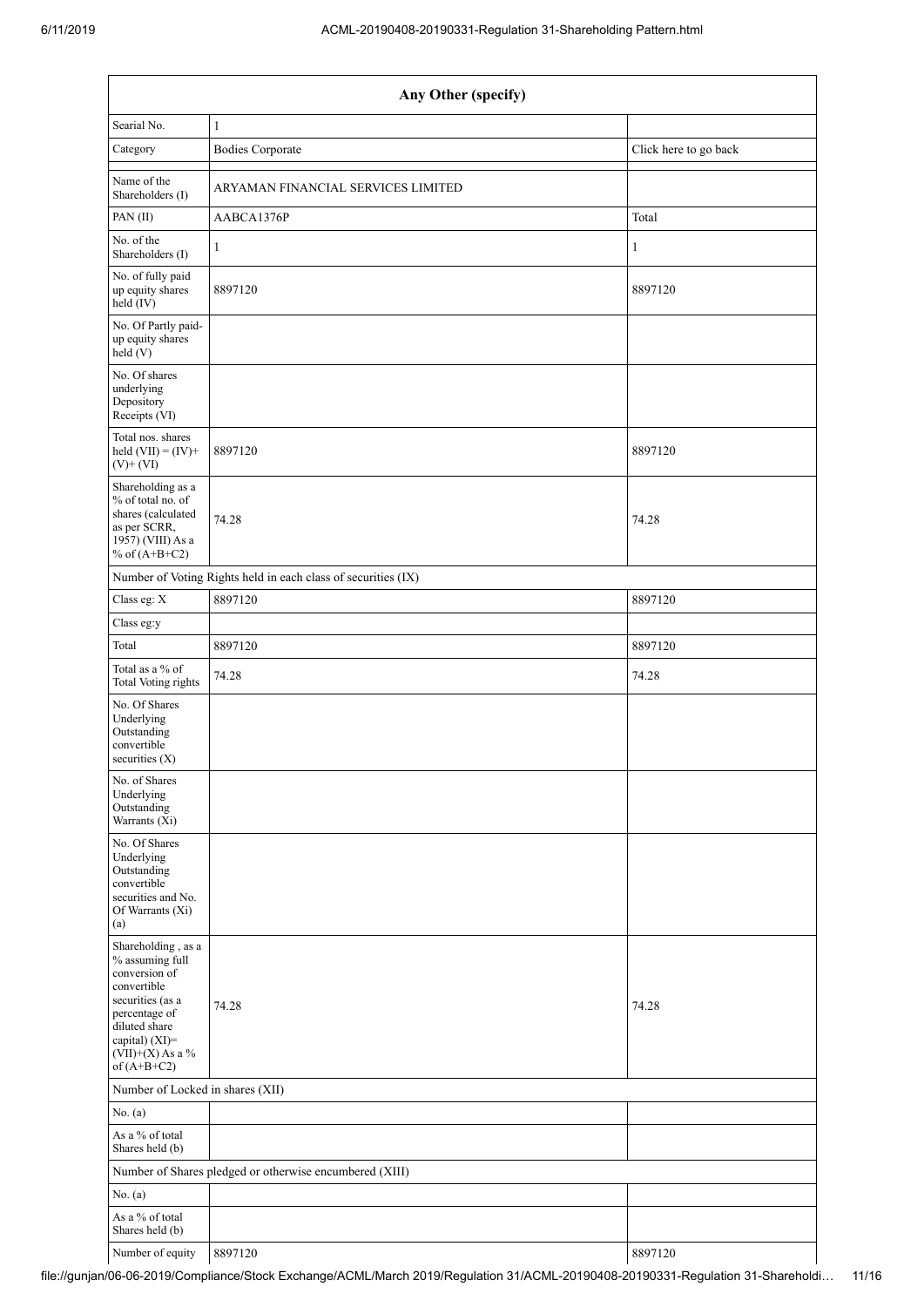## 6/11/2019 ACML-20190408-20190331-Regulation 31-Shareholding Pattern.html

| shares held in<br>dematerialized<br>form $(XIV)$ |                |  |
|--------------------------------------------------|----------------|--|
| Reason for not providing PAN                     |                |  |
| Reason for not<br>providing PAN                  |                |  |
| Shareholder type                                 | Promoter Group |  |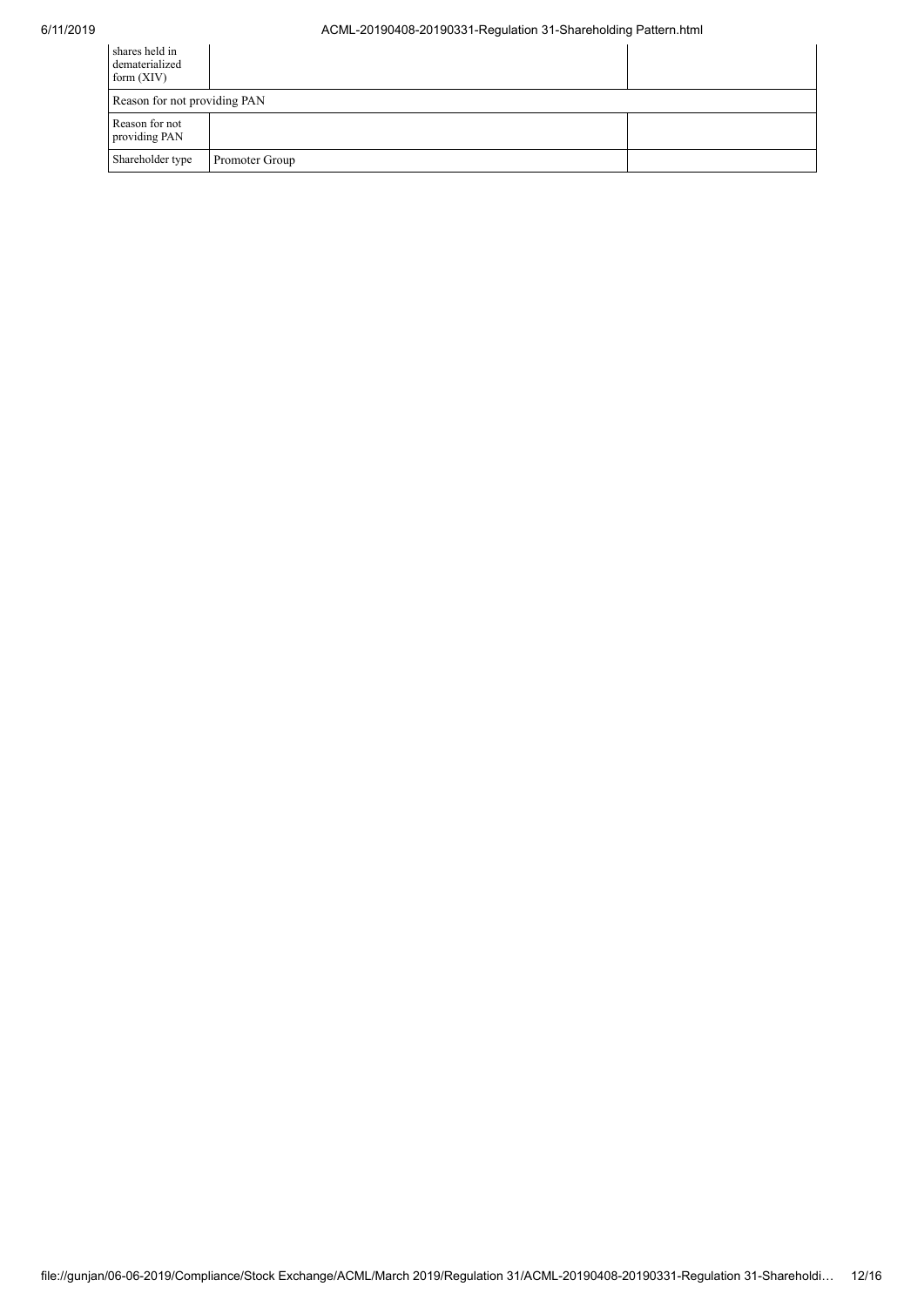| Individuals - ii. Individual shareholders holding nominal share capital in excess of Rs. 2 lakhs.                                                                                    |                                   |                                        |                                 |                          |  |  |  |
|--------------------------------------------------------------------------------------------------------------------------------------------------------------------------------------|-----------------------------------|----------------------------------------|---------------------------------|--------------------------|--|--|--|
| Searial No.                                                                                                                                                                          | $\mathbf{1}$                      | $\overline{c}$                         | $\mathfrak{Z}$                  |                          |  |  |  |
| Name of the<br>Shareholders (I)                                                                                                                                                      | AJAYKUMAR RASIKLAL<br><b>SHAH</b> | AMRUTLAL GORDHANDAS<br><b>THOBHANI</b> | <b>DAMODAR</b><br><b>SHARMA</b> | Click here to go<br>back |  |  |  |
| PAN(II)                                                                                                                                                                              | AFDPS5684N                        | ABDPT0050D                             | AZFPS9338D                      | Total                    |  |  |  |
| No. of fully paid<br>up equity shares<br>held $(IV)$                                                                                                                                 | 200000                            | 175000                                 | 270000                          | 645000                   |  |  |  |
| No. Of Partly paid-<br>up equity shares<br>held (V)                                                                                                                                  |                                   |                                        |                                 |                          |  |  |  |
| No. Of shares<br>underlying<br>Depository<br>Receipts (VI)                                                                                                                           |                                   |                                        |                                 |                          |  |  |  |
| Total nos. shares<br>held $(VII) = (IV) +$<br>$(V)$ + $(VI)$                                                                                                                         | 200000                            | 175000                                 | 270000                          | 645000                   |  |  |  |
| Shareholding as a<br>% of total no. of<br>shares (calculated<br>as per SCRR,<br>1957) (VIII) As a<br>% of $(A+B+C2)$                                                                 | 1.67                              | 1.46                                   | 2.25                            | 5.39                     |  |  |  |
| Number of Voting Rights held in each class of securities (IX)                                                                                                                        |                                   |                                        |                                 |                          |  |  |  |
| Class eg: X                                                                                                                                                                          | 200000                            | 175000                                 | 270000                          | 645000                   |  |  |  |
| Class eg:y                                                                                                                                                                           |                                   |                                        |                                 |                          |  |  |  |
| Total                                                                                                                                                                                | 200000                            | 175000                                 | 270000                          | 645000                   |  |  |  |
| Total as a % of<br>Total Voting rights                                                                                                                                               | 1.67                              | 1.46                                   | 2.25                            | 5.39                     |  |  |  |
| No. Of Shares<br>Underlying<br>Outstanding<br>convertible<br>securities $(X)$                                                                                                        |                                   |                                        |                                 |                          |  |  |  |
| No. of Shares<br>Underlying<br>Outstanding<br>Warrants (Xi)                                                                                                                          |                                   |                                        |                                 |                          |  |  |  |
| No. Of Shares<br>Underlying<br>Outstanding<br>convertible<br>securities and No.<br>Of Warrants (Xi)<br>(a)                                                                           |                                   |                                        |                                 |                          |  |  |  |
| Shareholding, as a<br>% assuming full<br>conversion of<br>convertible<br>securities (as a<br>percentage of<br>diluted share<br>capital) (XI)=<br>$(VII)+(X)$ As a %<br>of $(A+B+C2)$ | 1.67                              | 1.46                                   | 2.25                            | 5.39                     |  |  |  |
| Number of Locked in shares (XII)                                                                                                                                                     |                                   |                                        |                                 |                          |  |  |  |
| No. $(a)$                                                                                                                                                                            |                                   |                                        |                                 |                          |  |  |  |
| As a % of total<br>Shares held (b)                                                                                                                                                   |                                   |                                        |                                 |                          |  |  |  |
| Number of equity<br>shares held in<br>dematerialized<br>form (XIV)                                                                                                                   | 200000                            | 175000                                 | 270000                          | 645000                   |  |  |  |
| Reason for not providing PAN                                                                                                                                                         |                                   |                                        |                                 |                          |  |  |  |
| Reason for not<br>providing PAN                                                                                                                                                      |                                   |                                        |                                 |                          |  |  |  |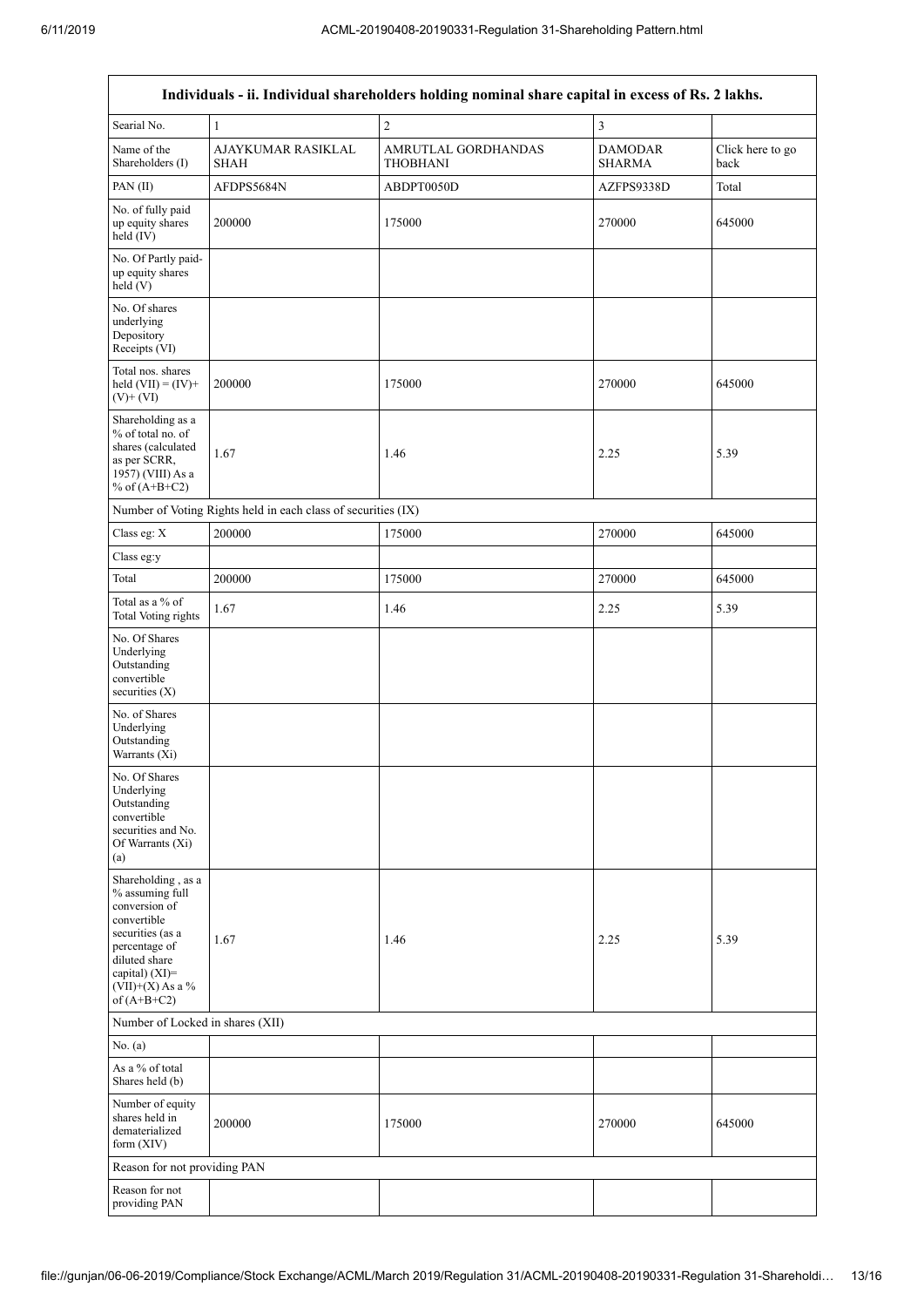| Any Other (specify)                                                                                                                                                 |                                              |                                                                        |                                              |                                                                  |                                                                       |                             |  |
|---------------------------------------------------------------------------------------------------------------------------------------------------------------------|----------------------------------------------|------------------------------------------------------------------------|----------------------------------------------|------------------------------------------------------------------|-----------------------------------------------------------------------|-----------------------------|--|
| Searial No.                                                                                                                                                         | $\mathbf{1}$                                 | $\overline{2}$                                                         | 3                                            | $\overline{4}$                                                   | 5                                                                     |                             |  |
| Category                                                                                                                                                            | <b>Bodies</b><br>Corporate                   | <b>Bodies Corporate</b>                                                | <b>Bodies</b><br>Corporate                   | <b>Bodies Corporate</b>                                          | <b>Bodies Corporate</b>                                               |                             |  |
| Category / More<br>than 1 percentage                                                                                                                                | More than 1<br>percentage of<br>shareholding | More than 1<br>percentage of<br>shareholding                           | More than 1<br>percentage of<br>shareholding | More than 1 percentage of<br>shareholding                        | More than 1<br>percentage of<br>shareholding                          |                             |  |
| Name of the<br>Shareholders (I)                                                                                                                                     | <b>ASE CAPITAL</b><br><b>MARKETS</b><br>LTD. | <b>HOLLY</b><br><b>ENTERPRISES</b><br><b>PRIVATE</b><br><b>LIMITED</b> | <b>INDIA FINSEC</b><br><b>LIMITED</b>        | <b>SHRI RAVINDRA</b><br><b>MEDIA VENTURES</b><br>PRIVATE LIMITED | <b>STELLAR</b><br><b>CAPITAL</b><br><b>SERVICES</b><br><b>LIMITED</b> | Click<br>here to<br>go back |  |
| PAN(II)                                                                                                                                                             | AADCA4629D                                   | AABCL6428M                                                             | AAACD2872L                                   | AAQCS7925K                                                       | AAACS3356A                                                            | Total                       |  |
| No. of the<br>Shareholders (I)                                                                                                                                      | 1                                            | $\mathbf{1}$                                                           | 1                                            | $\mathbf{1}$                                                     | 1                                                                     | $\boldsymbol{0}$            |  |
| No. of fully paid<br>up equity shares<br>held (IV)                                                                                                                  | 130000                                       | 175000                                                                 | 340000                                       | 435000                                                           | 460000                                                                | $\mathbf{0}$                |  |
| No. Of Partly paid-<br>up equity shares<br>held (V)                                                                                                                 |                                              |                                                                        |                                              |                                                                  |                                                                       |                             |  |
| No. Of shares<br>underlying<br>Depository<br>Receipts (VI)                                                                                                          |                                              |                                                                        |                                              |                                                                  |                                                                       |                             |  |
| Total nos. shares<br>held $(VII) = (IV) +$<br>$(V)$ + $(VI)$                                                                                                        | 130000                                       | 175000                                                                 | 340000                                       | 435000                                                           | 460000                                                                | $\boldsymbol{0}$            |  |
| Shareholding as a<br>% of total no. of<br>shares (calculated<br>as per SCRR,<br>1957) (VIII) As a<br>% of $(A+B+C2)$                                                | 1.09                                         | 1.46                                                                   | 2.84                                         | 3.63                                                             | 3.84                                                                  | $\boldsymbol{0}$            |  |
| Number of Voting Rights held in each class of securities (IX)                                                                                                       |                                              |                                                                        |                                              |                                                                  |                                                                       |                             |  |
| Class eg: X                                                                                                                                                         | 130000                                       | 175000                                                                 | 340000                                       | 435000                                                           | 460000                                                                | $\boldsymbol{0}$            |  |
| Class eg:y                                                                                                                                                          |                                              |                                                                        |                                              |                                                                  |                                                                       |                             |  |
| Total                                                                                                                                                               | 130000                                       | 175000                                                                 | 340000                                       | 435000                                                           | 460000                                                                | $\boldsymbol{0}$            |  |
| Total as a % of<br><b>Total Voting rights</b>                                                                                                                       | 1.09                                         | 1.46                                                                   | 2.84                                         | 3.63                                                             | 3.84                                                                  | $\mathbf{0}$                |  |
| No. Of Shares<br>Underlying<br>Outstanding<br>convertible<br>securities (X)                                                                                         |                                              |                                                                        |                                              |                                                                  |                                                                       |                             |  |
| No. of Shares<br>Underlying<br>Outstanding<br>Warrants (Xi)                                                                                                         |                                              |                                                                        |                                              |                                                                  |                                                                       |                             |  |
| No. Of Shares<br>Underlying<br>Outstanding<br>convertible<br>securities and No.<br>Of Warrants (Xi)<br>(a)                                                          |                                              |                                                                        |                                              |                                                                  |                                                                       |                             |  |
| Shareholding, as a<br>% assuming full<br>conversion of<br>convertible<br>securities (as a<br>percentage of<br>diluted share<br>capital) (XI)=<br>$(VII)+(X)$ As a % | 1.09                                         | 1.46                                                                   | 2.84                                         | 3.63                                                             | 3.84                                                                  | $\mathbf{0}$                |  |
| of $(A+B+C2)$<br>Number of Locked in shares (XII)                                                                                                                   |                                              |                                                                        |                                              |                                                                  |                                                                       |                             |  |
| No. (a)                                                                                                                                                             |                                              |                                                                        |                                              |                                                                  |                                                                       |                             |  |
| As a % of total<br>Shares held (b)                                                                                                                                  |                                              |                                                                        |                                              |                                                                  |                                                                       |                             |  |

 $\overline{\phantom{a}}$ 

 $\overline{\phantom{a}}$